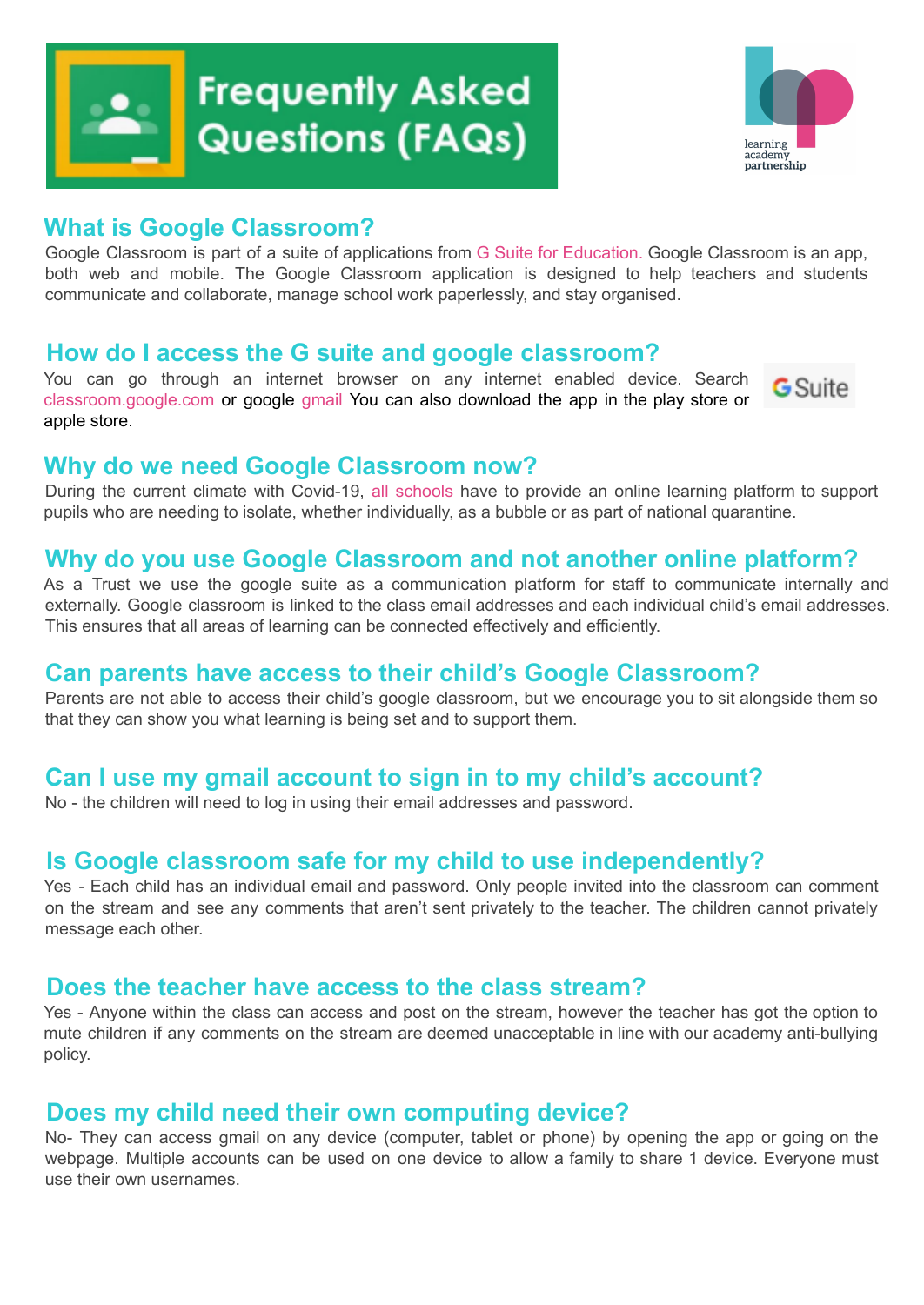# **Does my child have to log in to Google classroom at a particular time of day?**

No. The children's learning will be uploaded in the morning and can be accessed at any time throughout the day. This is to ensure that children can share a device by accessing the learning at different times. If a piece of work has a due date attached to it, it can still be accessed after that date, however it will be a late submission.

## **How does my child log into Google Classroom?**

- 1. Search for google classroom in the search bar on a tablet or computer.
- 2. Type in username and password.

| Google<br>Sign in        | Google<br>Welcome   |        |
|--------------------------|---------------------|--------|
| with your Google Account |                     | $\sim$ |
| <b>Email or phone</b>    | Enter your password | òЭ     |
| Forgot email?            |                     |        |
| Learn mare               | Forgot password?    | Next   |
| Next<br>Create account   |                     |        |

3. If there is an error message saying that your child doesn't have permission for gmail, ignore it and click on the 9 dot square in the top right.

> We are sorry, but you do not have access to Gmail. Please contact your organisation administrator for access.

Sign in with a different account



4. Click on the google classroom icon



- 5. Select that you are a student.
- 6. The class that you are a part of should now be visible and will have an option to join.
- 7. Click on the class name and you will see the class page.
- 8. The 3 tabs for you to access are the following

Stream Classwork People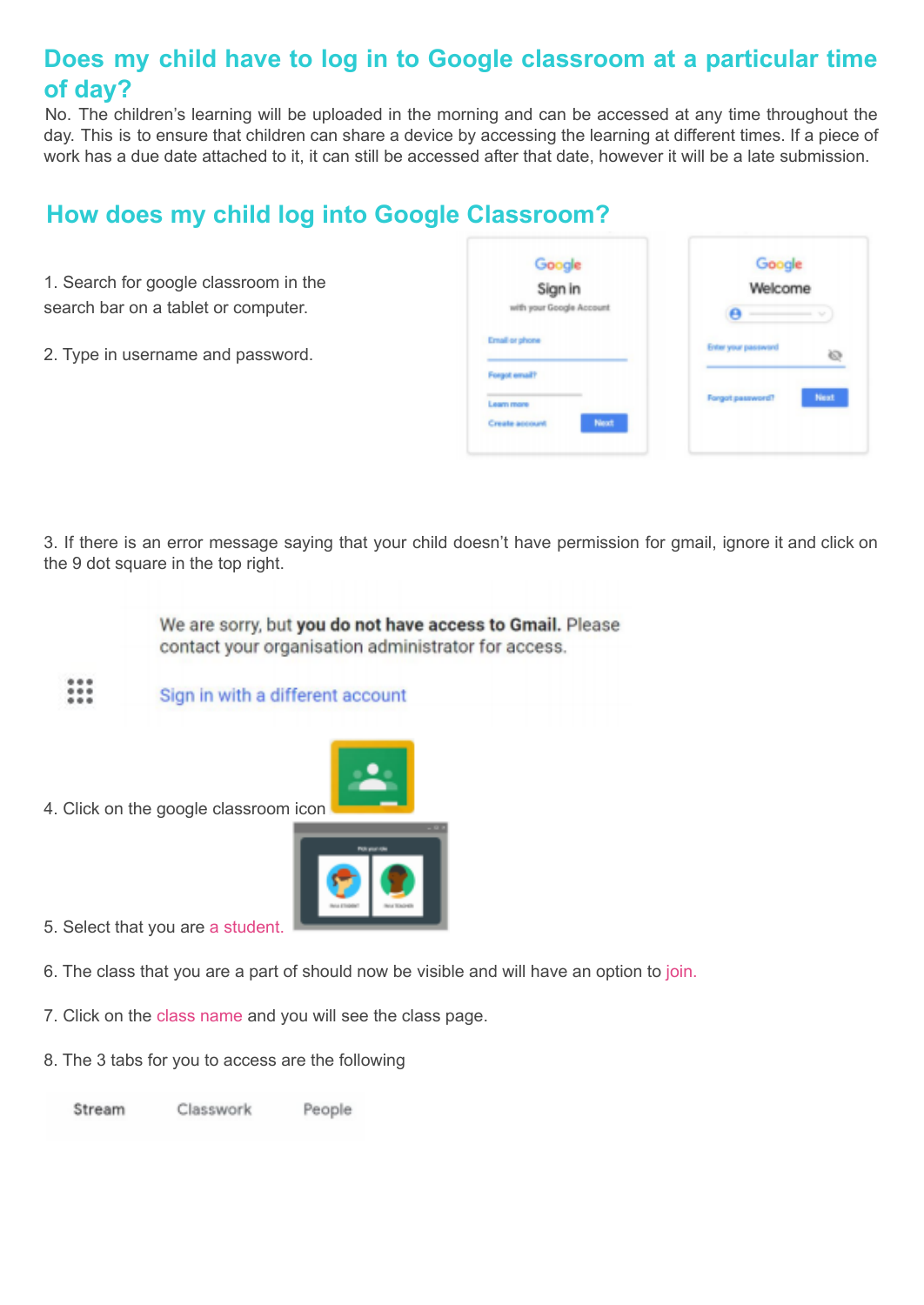9. If you would like to say something to the whole class then you can type in to the stream using the section shown below.



Share something with your class...

10. Any work that has been set will be shown within the topic area such as ; English, Maths, Wider curriculum, Religious Education.

Below is an example of home learning that has been set. The topic file is 'Friday home learning' and the activity is 'Tell a picture'.



11. Once you click on the work set ('Tell a picture') link, the following screen will appear. Until it is completed you will see it says assigned is 1 and handed in 0.

|             |                                      | Handed in | signed |
|-------------|--------------------------------------|-----------|--------|
| 14.4        | <b>Tell a picture</b><br>Google Docs |           |        |
| The Ann and |                                      |           |        |

View assignment

12. The work that is set can be in multiple forms. Google docs, Google forms, Material. Some computer devices may ask for you to download an additional app to open the documents.

13. Once the work is completed, then you will need to 'turn in' your work by clicking the button on the top left, shown below.



14. If you need to 'un-submit' your work to make an edit then that too is an option.

15. If you want to look back at the work you have done previously (it might help you with future work,) then you click on the button shown below.